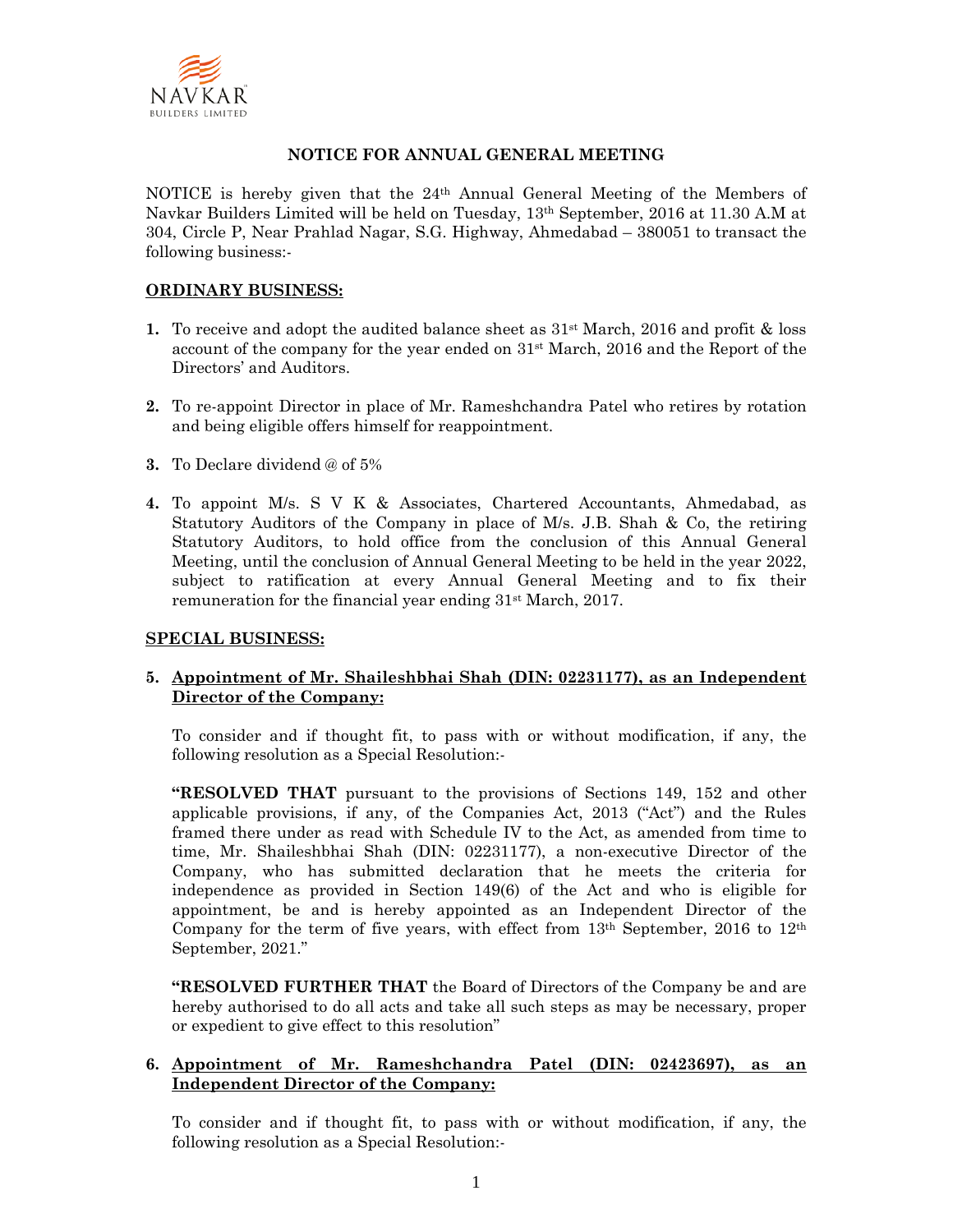

**"RESOLVED THAT** pursuant to the provisions of Sections 149, 152 and other applicable provisions, if any, of the Companies Act, 2013 ("Act") and the Rules framed there under as read with Schedule IV to the Act, as amended from time to time, Mr. Rameshchandra Patel (Din: 02423697), a non-executive Director of the Company, who has submitted declaration that he meets the criteria for independence as provided in Section 149(6) of the Act and who is eligible for appointment, be and is hereby appointed as an Independent Director of the Company for the term of five years, with effect from 13th September, 2016 to 12th September, 2021."

**"RESOLVED FURTHER THAT** the Board of Directors of the Company be and are hereby authorised to do all acts and take all such steps as may be necessary, proper or expedient to give effect to this resolution"

#### **7. Appointment of Mr. Sunil Bohara (DIN: 02232219), as an Independent Director of the Company:**

To consider and if thought fit, to pass with or without modification, if any, the following resolution as a Special Resolution:-

**"RESOLVED THAT** pursuant to the provisions of Sections 149, 152 and other applicable provisions, if any, of the Companies Act, 2013 ("Act") and the Rules framed there under as read with Schedule IV to the Act, as amended from time to time, Mr. Sunil Bohara (DIN: 02232219), a non-executive Director of the Company, who has submitted declaration that he meets the criteria for independence as provided in Section 149(6) of the Act and who is eligible for appointment, be and is hereby appointed as an Independent Director of the Company for the term of five years, with effect from 13th September, 2016 to 12th September, 2021."

**"RESOLVED FURTHER THAT** the Board of Directors of the Company be and are hereby authorised to do all acts and take all such steps as may be necessary, proper or expedient to give effect to this resolution"

**By Order of the Board of Directors** 

**Place : Ahmedabad Date : 12/08/2016** 

**Sd/- Sd/- Sd/- (Samir Patel) (Dakshesh Shah) (Shailesh Shah) Managing Director Managing Director Director & CFO DIN: 01852150 DIN: 00561666 DIN: 02231177**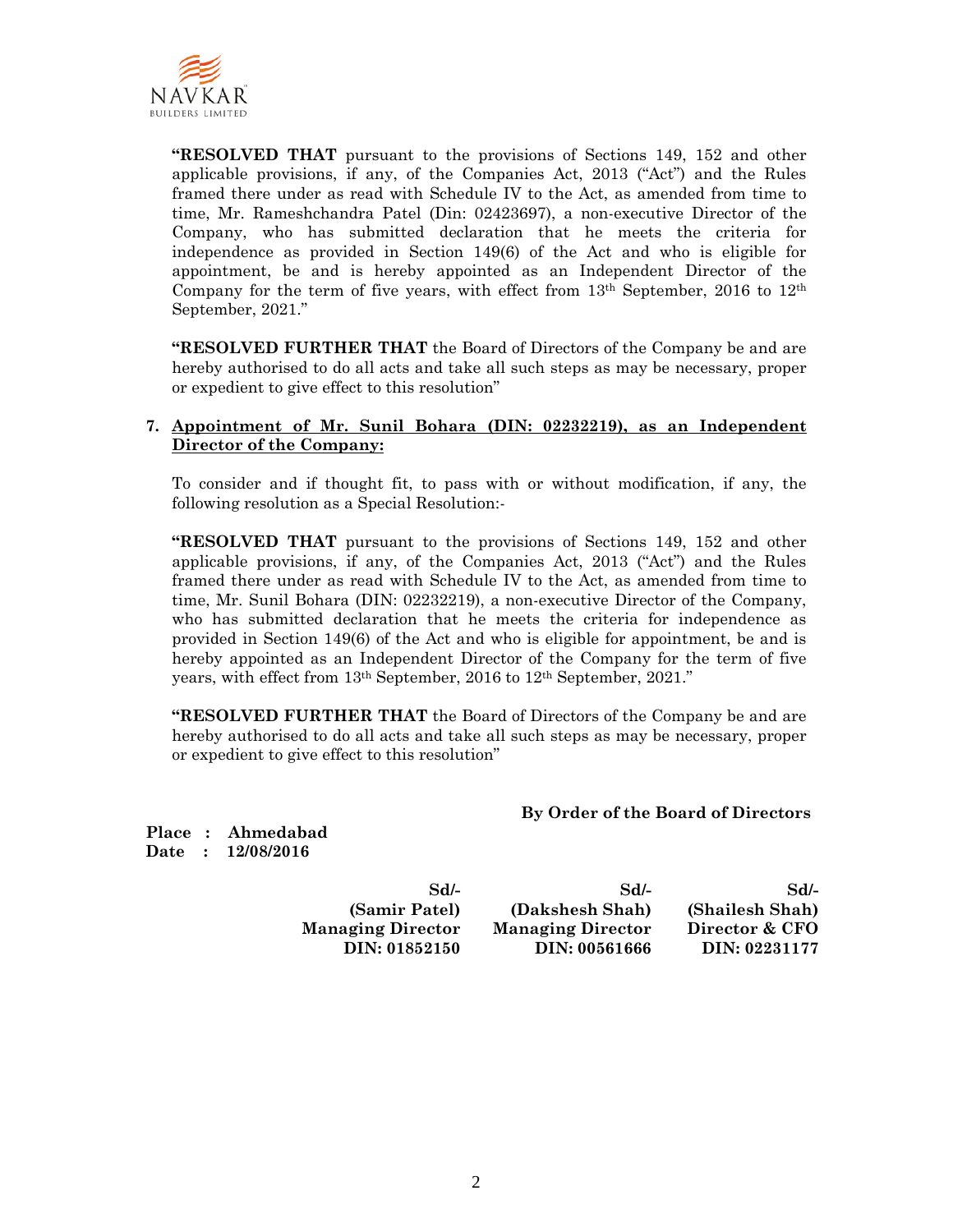

# **NOTES:**

# **1. A MEMBER ENTITLED TO ATTEND AND VOTE IS ENTITLED TO APPOINT A PROXY TO ATTEND AND VOTE ON HIS / HER BEHALF AND THE PROXY NEED NOT BE A MEMBER OF THE COMPANY.**

Pursuant to the provisions of Section 105 of the Companies Act, 2013, a person can act as a proxy on behalf of not more than fifty members and holding in aggregate not more than ten percent of the total Share Capital of the Company. Members holding more than ten percent of the total Share Capital of the Company may appoint a single person as proxy, who shall not act as a proxy for any other Member. The instrument of Proxy, in order to be effective, should be deposited at the Registered Office of the Company, duly completed and signed, not later than 48 hours before the commencement of the meeting. A Proxy Form is annexed to this Report. Proxies submitted on behalf of limited companies, societies, etc., must be supported by an appropriate resolution / authority, as applicable.

- 2. The Register of Members and Share Transfer Books of the Company will remain closed from 05th September, 2016 to 13th September, 2016 (both days inclusive). The book closure dates have been fixed in consultation with the Stock Exchanges.
- 3. Pursuant to Section 101 and Section 136 of the Companies Act, 2013 read with relevant Rules made there under, Companies can serve Annual Reports and other communications through electronic mode to those Members who have registered their e-mail address either with the Company or with the Depository. Members holding shares in demate form are requested to register their e-mail address with their Depository Participant(s) only. Members of the Company, who have registered their e-mail address, are entitled to receive such communication in physical form upon request.
- 4. The Notice of AGM, Annual Report and Attendance Slip are being sent in electronic mode to Members whose e-mail IDs are registered with the Company or the Depository Participant(s) unless the Members have registered their request for a hard copy of the same. Physical copy of the Notice of AGM, Annual Report and Attendance Slip are being sent to those Members who have not registered their email IDs with the Company or Depository Participant(s). Members who have received the Notice of AGM, Annual Report and Attendance Slip in electronic mode are requested to print the Attendance Slip and submit a duly filled in Attendance Slip at the registration counter to attend the AGM.
- 5. Voting through Electronic means:

Pursuant to Section 108 of the Companies Act, 2013, read with the Rule 20 and Rule 21 of Companies (Management and Administration) Rules, 2014 in pursuance with the directions issued by SEBI vide Circular No. CIR/CFD/DIL/6/2012 dated 13th July, 2014, the Company is pleased to provide the facility to Members to exercise their right at the Annual General Meeting (AGM) by electronic means and the business may be transacted through e-voting services provided by Central Depository Services Limited (CDSL)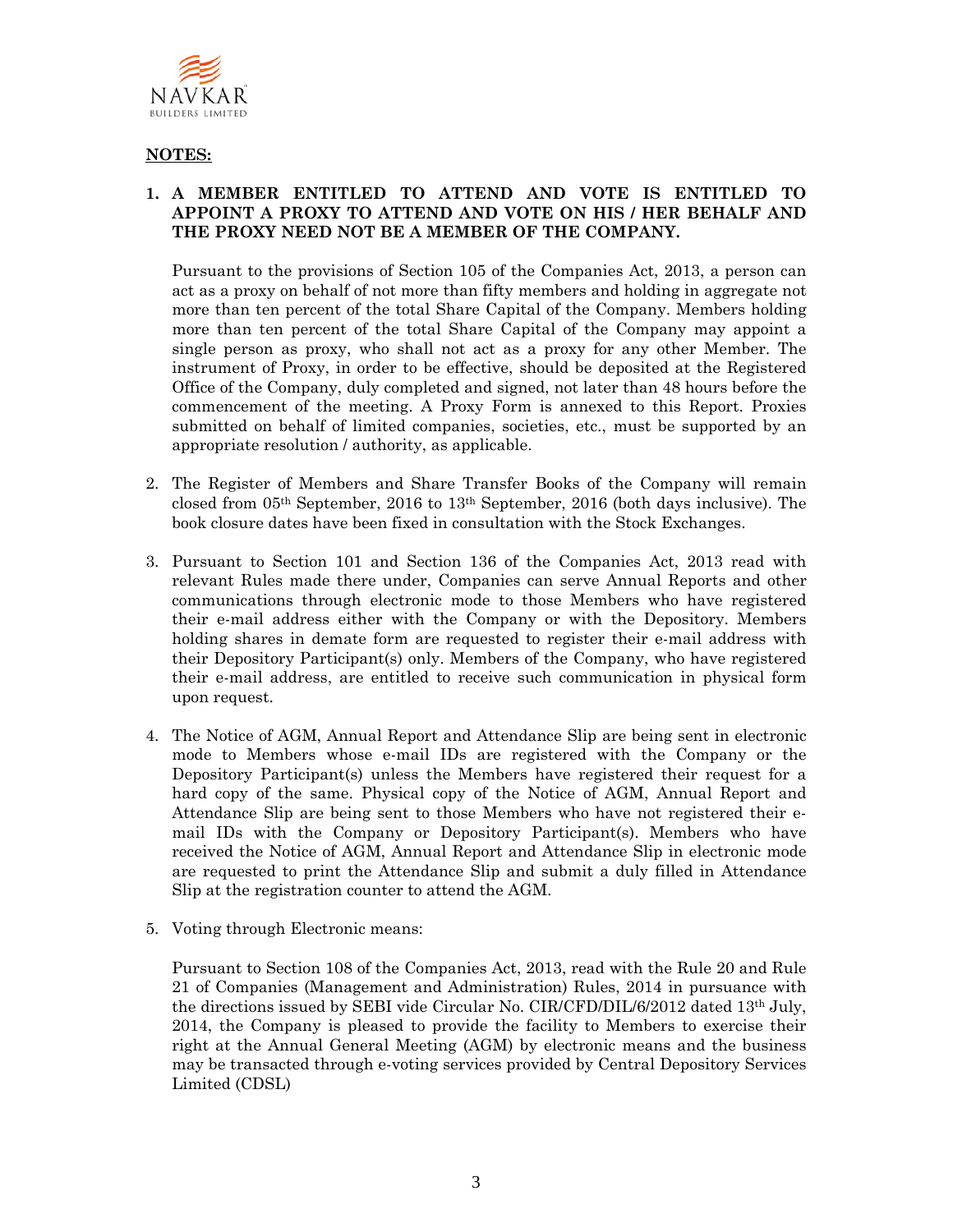

## A. **The instructions for members for voting electronically are as under:-**

- (i) The remote e-voting period begins on  $08<sup>th</sup>$  September, 2016 (10.00 a.m.) and ends on 12th September, 2016 (5.00 p.m.). During this period shareholders' of the Company, holding shares either in physical form or in dematerialized form, as on the cut-off date of 02nd September, 2016, may cast their vote electronically. The evoting module shall be disabled by CDSL for voting thereafter.
- (ii) Log on to the e-voting website www.evotingindia.com
- (iii) Click on "Shareholders" tab.
- (iv) Now enter your User ID
	- a. For CDSL: 16 digits beneficiary ID,
	- b. For NSDL: 8 character DP ID followed by 8 digits client ID,
	- c. Members holding shares in physical form should enter folio number registered with the Company.
- (v) Next enter the Image Verification as displayed and Click on Login.
- (vi) If you are holding shares in demat form and had logged on to www.evotingindia.com and voted on an earlier voting of any company, then your existing password is to be used.
- (vii) If Demat account holder has forgotten his/ her existing password then enter the User ID and the image verification code and click on 'Forgot Password' and enter the details as prompted by the system
- (viii) If you are a first time user follow the steps given below:

|            | For Members holding shares in Demat Form and Physical Form                      |  |  |  |  |  |
|------------|---------------------------------------------------------------------------------|--|--|--|--|--|
| <b>PAN</b> | Enter your 10 digit alpha-numeric PAN issued by Income Tax Department           |  |  |  |  |  |
|            | (Applicable for both demat shareholders as well as physical shareholders)       |  |  |  |  |  |
|            | Members who have not updated their PAN with the Company/ their                  |  |  |  |  |  |
|            | Depository Participant are requested to use the first two letters of their name |  |  |  |  |  |
|            | and the last 8 digits of the demat account/folio number in the PAN field.       |  |  |  |  |  |
|            | In case the folio number is less than 8 digits enter the applicable number of   |  |  |  |  |  |
|            | 0's before the number after the first two characters of the name in CAPITAL     |  |  |  |  |  |
|            | letters. Eg. If your name is Ramesh Kumar with folio number 100 then enter      |  |  |  |  |  |
|            | RA00000100 in the PAN field.                                                    |  |  |  |  |  |
| DOB        | Enter the Date of Birth as recorded in your demat account or in the Company     |  |  |  |  |  |
|            | records for the said demat account or folio in dd/mm/yyyy format.               |  |  |  |  |  |
| Dividend   | Enter the Dividend Bank Details as recorded in your demat account or in the     |  |  |  |  |  |
| Bank       | Company records for the said demat account or folio.                            |  |  |  |  |  |
| Details    |                                                                                 |  |  |  |  |  |
|            | Please enter the DOB or Dividend Bank Details in order to login. If the         |  |  |  |  |  |
|            | details are not recorded with the depository or Company please enter            |  |  |  |  |  |
|            | member id / folio number in the Dividend Bank details field as mentioned in     |  |  |  |  |  |
|            | instruction (iv).                                                               |  |  |  |  |  |

- (ix) After entering these details appropriately, click on "SUBMIT" tab.
- (x) Members holding shares in physical form will then reach directly the Company selection screen. However, members holding shares in demat form will now reach 'Password Creation' menu wherein they are required to mandatorily enter their login password in the new password field. Kindly note that this password is to be also used by the demat holders for voting for resolutions of any other company on which they are eligible to vote, provided that company opts for e-voting through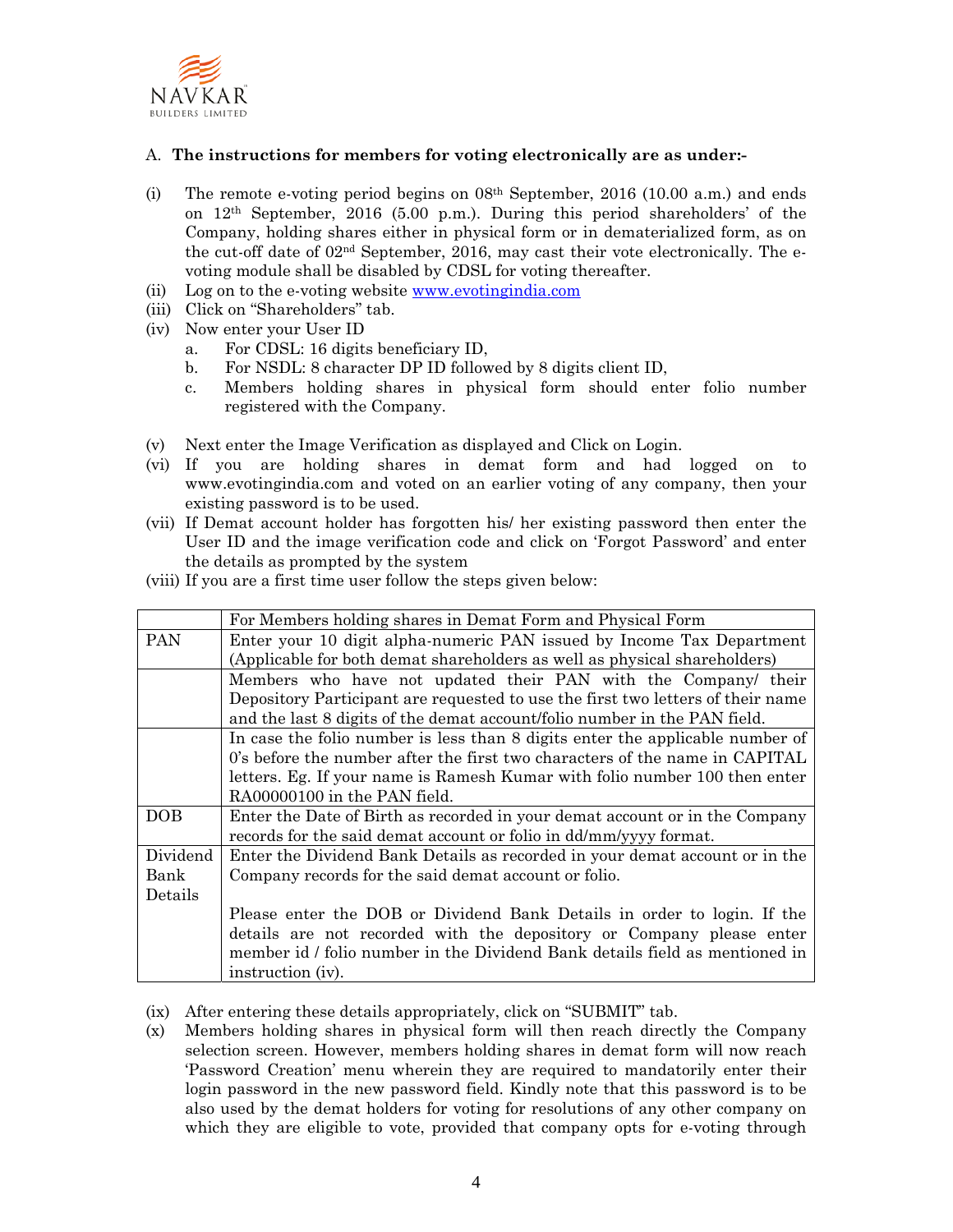

CDSL platform. It is strongly recommended not to share your password with any other person and take utmost care to keep your password confidential.

- (xi) For Members holding shares in physical form, the details can be used only for evoting on the resolutions contained in this Notice.
- (xii) Click on the EVSN for 'Navkar Builders Limited'.
- (xiii) On the voting page, you will see "RESOLUTION DESCRIPTION" and against the same the option "YES/NO" for voting. Select the option YES or NO as desired. The option YES implies that you assent to the resolution and option NO implies that you dissent to the resolution.
- (xiv) Click on the "RESOLUTIONS FILE LINK" if you wish to view the entire resolution details.
- (xv) After selecting the resolution you have decided to vote on, click on "SUBMIT". A confirmation box will be displayed. If you wish to confirm your vote, click on "OK", else to change your vote, click on "CANCEL" and accordingly modify your vote.
- (xvi) Once you "CONFIRM" your vote on the resolution, you will not be allowed to modify your vote.
- (xvii)You can also take out print of the voting done by you by clicking on "Click here to print" option on the Voting page.
- (xviii) Note for Non-Individual Shareholders & Custodians:
	- Non-Individual shareholders (i.e. other than Individuals, HUF, NRI etc.) and Custodians are required to log on to www.evotingindia.com and register themselves as Corporate and Custodians respectively.
	- A scanned copy of the Registration Form bearing the stamp and sign of the entity should be emailed to helpdesk.evoting@cdslindia.com
	- After receiving the login details they should create compliance user using the admin login and password. The Compliance user would be able to link the depository account(s) / folio numbers on which they wish to vote.
	- The list of accounts should be mailed to helpdesk.evoting@cdslindia.com and on approval of the accounts they would be able to cast their vote
	- A scanned copy of the Board Resolution and Power of Attorney (POA) which they have issued in favour of the Custodian, if any, should be uploaded in PDF format in the system for the scrutinizer to verify the same
- (xix) In case you have any queries or issues regarding e-voting, you may refer the Frequently Asked Questions ("FAQs") and e-voting manual available at www.evotingindia.com under help section or write an email to helpdesk. evoting@cdslindia.com.
- B. The voting rights of the members shall be in proportion to their shares of the paid up equity share capital of the Company as on the cut-off date of 04th September, 2016.
- C. A copy of this notice has been/ shall be placed on the website of the Company and the website of CDSL.
- D. Ms. Rupal Patel, Practicing Company Secretary (Membership No. FCS 6275) has been appointed as the Scrutinizer to scrutinize the voting and remote e-voting process in a fair and transparent manner.
- E. The Scrutinizer shall, immediately after the conclusion of voting at the general meeting, first count the votes cast at the meeting, thereafter unblock the votes cast through remote e-voting in the presence of at least two witnesses not in the employment of the company and make not later than three days of conclusion of the meeting, a consolidated Scrutinizer's Report of the total votes cast in favour or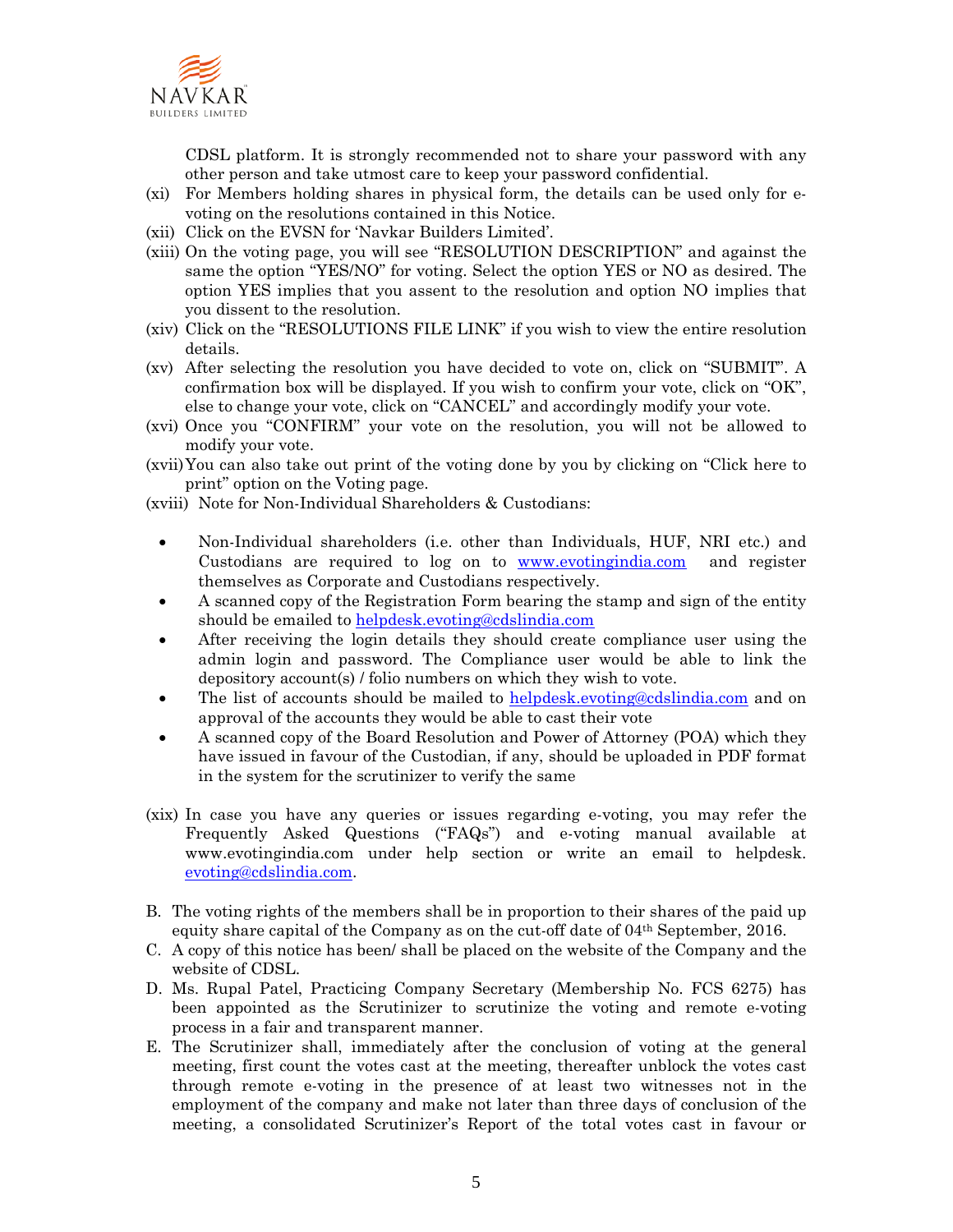

against, if any, to the Chairman of the Company or a person authorized by him in writing who shall countersign the same.

- F. In terms of Regulation 44 of SEBI (Listing Obligations and Disclosure Requirements) Regulations, 2015, in order to enable its members, who do not have access to e-voting facility, to send their assent or dissent in writing in respect of the resolutions as set out in this Notice, a Ballot Form is sent along with this Notice. A member desiring to exercise vote by Ballot shall complete the said Ballot Form with assent (for) or dissent (against) and send it to Ms. Rupal Patel, Scrutinizer, having office address at 303, Prasad Aprt., Opp. Jain Derasar, S.M. Road, Nehrunagar Cross Road, Ahmedabad-380015, Tel. No: 079-26420603, E-mail: roopalcs2001@gmail.com so as to reach her on or before 12th September, 2016 by 5.00 p.m. Any Ballot Form received after the said date and time shall be treated as if the reply from the Members has not been received.
- G. The facility for voting through ballot shall also be made available at the meeting and members attending the meeting who have not already cast their vote by remote evoting/ ballot shall be able to exercise their voting right at the meeting.
- H. The members who have casted their votes by remote e-voting prior to the meeting may also attend the meeting but shall not be entitled to cast their vote again.
- I. The Results shall be declared on or after the Annual General Meeting of the Company. The Results declared alongwith the Scrutinizer's Report shall be placed on the Company's website www.navkarbuilders.com within 48 (Forty Eight) hours of conclusion of the annual general meeting and will be communicated to BSE Limited, who are required to place them on their website. The same shall also be placed on the website of CDSL.
- 6. The Register of Directors' and Key Managerial Personnel and their shareholding maintained under Section 170 of the Companies Act, 2013, the Register of contracts or arrangements in which the Directors are interested under Section 189 of the Companies Act, 2013, will be available for inspection at the AGM.
- 7. Members holding shares in demat form are hereby informed that bank particulars registered with their respective Depository Participant(s), with whom they maintain their demat accounts; will be used by the Company for payment of dividend. The Company or its Registrar cannot act on any request received directly from the Members holding shares in demat form for any change in bank particulars. Members holding shares in demat form are requested to intimate any change in their address and / or bank mandate to their Depository Participants immediately.
- 8. Corporate members intending to send their authorised representative to attend the meeting pursuant to the section 113 of the Companies Act, 2013 are requested to send to the company a certified true copy of the relevant board resolution together with their respective specimen signatures authorizing their representative(s) to attend and vote on their behalf at the meeting.
- 9. Members holding shares in physical form are requested to intimate any change of address and / or bank mandate to M/s. MCS Share Transfer Agent Limited - Registrar and Share Transfer agent of the Company immediately.
- 10. Members are requested to note that as per Section 205A of the Companies Act, 1956, dividends not encashed / claimed within seven years from the date of declaration will be transferred to the Investor Education and Protection Fund (IEPF). After transfer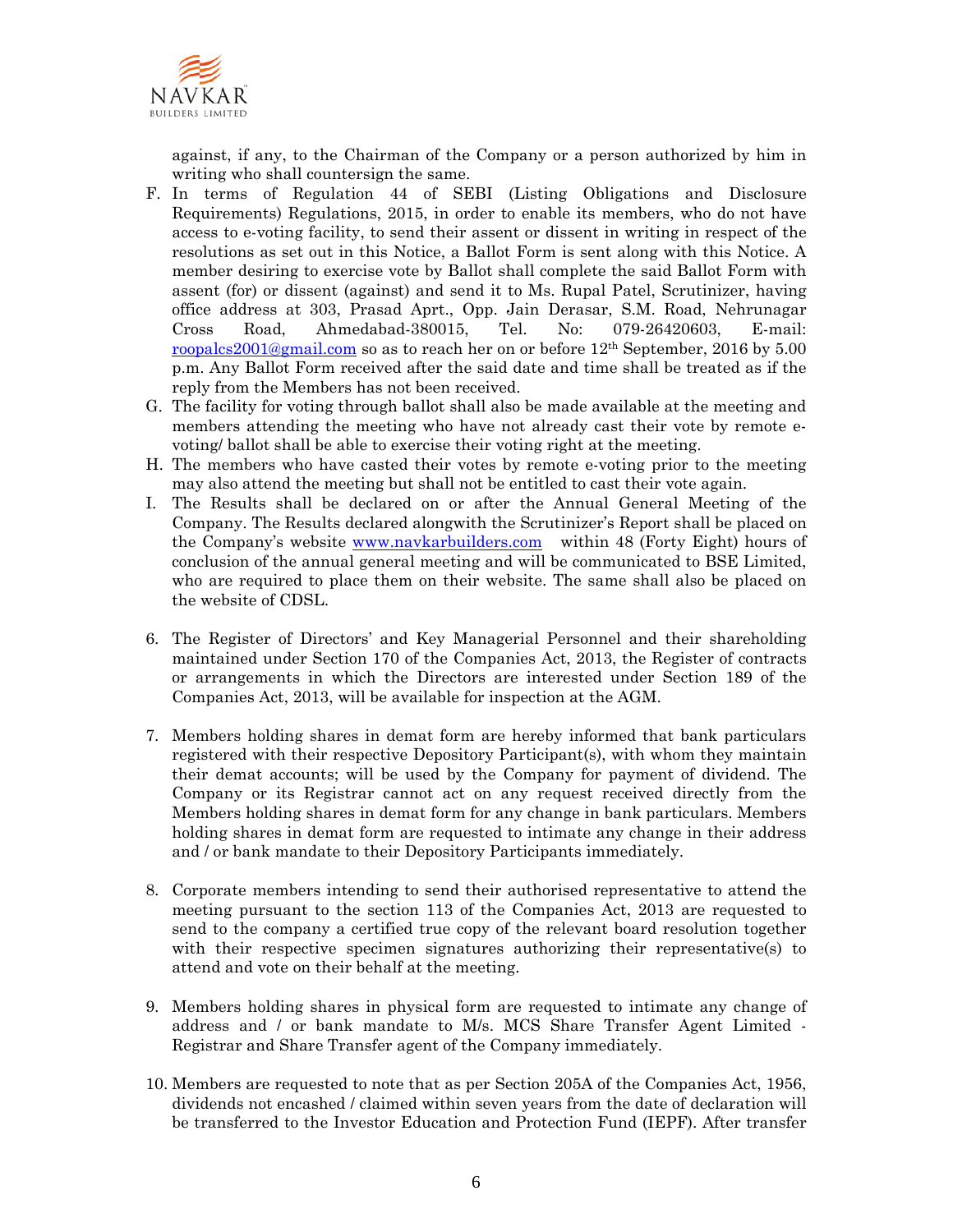

of the said amount to IEPF, no claims in this respect shall lie against IEPF or the Company.

- 11. The Securities and Exchange Board of India has mandated submission of Permanent Account Number (PAN) by every participant in securities market. Members holding shares in demat form are, therefore, requested to submit PAN details to the Depository Participants with whom they have demat accounts. Members holding shares in physical form can submit their PAN details to M/s. MCS Share Transfer Agent Limited, Ahmedabad, Registrar and Share Transfer agent of the Company.
- 12. For convenience of the Members and proper conduct of the meeting, entry to the meeting venue will be regulated by Attendance Slip. Members are requested to sign at the place provided on the Attendance Slip and hand it over at the registration counter.
- 13. Members desiring any information relating to the accounts are requested to write to the Company well in advance so as to enable the management to keep the information ready.

#### **By Order of the Board of Directors**

**Place : Ahmedabad Date : 12/08/2016** 

| $Sd$ -                   | SdL                      | $Sd$ -          |
|--------------------------|--------------------------|-----------------|
| (Samir Patel)            | (Dakshesh Shah)          | (Shailesh Shah) |
| <b>Managing Director</b> | <b>Managing Director</b> | Director & CFO  |
| DIN: 01852150            | DIN: 00561666            | DIN: 02231177   |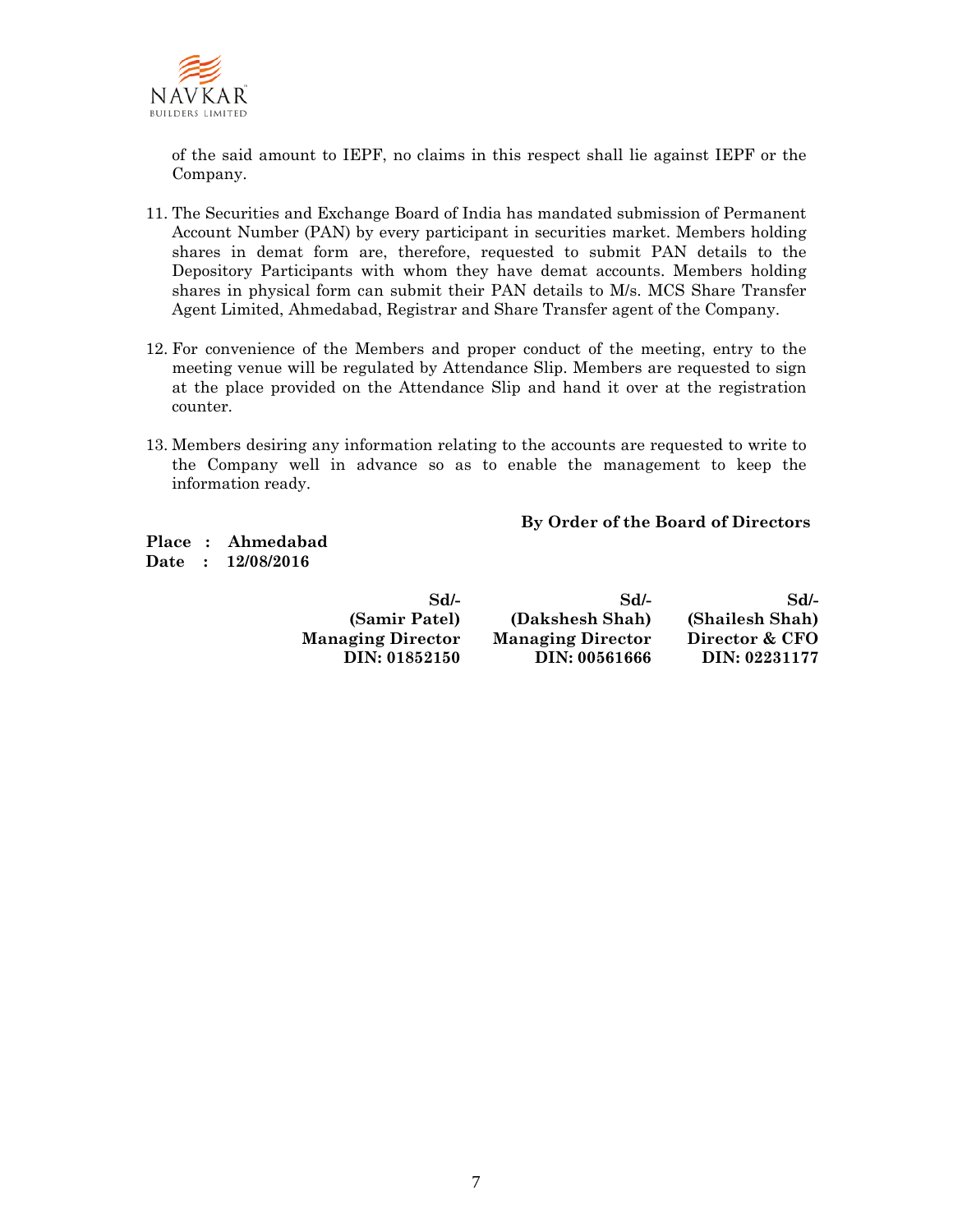

# **ANNEXURE TO THE NOTICE EXPLANATORY STATMENT PURSUANT TO SECTION 102 OF THE COMPANIES ACT, 2013**

## **Item No. 2**

## **Details of Director seeking reappointment at Annual General Meeting:**

| Name                                                              | Mr. Rameshchandra Patel |
|-------------------------------------------------------------------|-------------------------|
| Date of Birth                                                     | 04/01/1962              |
| Directorship in other Public Nil<br>limited Companies             |                         |
| Membership of Committees of Nil<br>other Public Limited Companies |                         |
| Director of Company since                                         | 01/10/2007              |
| No. of Shares Held                                                | Nil                     |

#### **Item No. 4**

The Company had received Notice of Resignation dated 12/08/2016 under Section 140(4) of the Companies Act, 2013 from M/s. J.B. Shah & Co., Chartered Accountants, Ahmedabad in its capacity as a Statutory Auditors of the Company and the Board have recommended appointment of M/s. S V K & Associates, Chartered Accountants, Ahmedabad, as Statutory Auditors in place M/s. J.B. Shah & Co., Chartered Accountants, Ahmedabad, the retiring Statutory Auditors.

The change in the Statutory Auditors is proposed in order to remain at the forefront of good governance and in recognition of regulatory changes under the Companies Act, 2013. The Copy of the special notice for the appointment of new auditors is not required to be given in this report as provided under sub-section (2) of section 139 of the Companies Act, 2013.

#### **Item No. 5**

Mr. Shaileshbhai Shah, Director of the Company, has given a declaration to the Board that he met the criteria of independence as provided under Section 149(6) of the Act, In the opinion of the Board, The Director fulfill the conditions specified in the Act and the Rules framed there under for appointment as Independent Director and He is independent of the management.

Mr. Shaileshbhai Shah is not disqualified from being appointed as Director in terms of Section 164 of the Act and have given their consent to act as a Director.

In compliance with the provisions of Section 149 read with Schedule IV of the Act, his appointment as Independent Director is now being placed before the members for their approval.

The terms and conditions of appointment of the above Director shall be open for inspection by the members at the registered office of the company during normal business hours on any working day, excluding Saturday.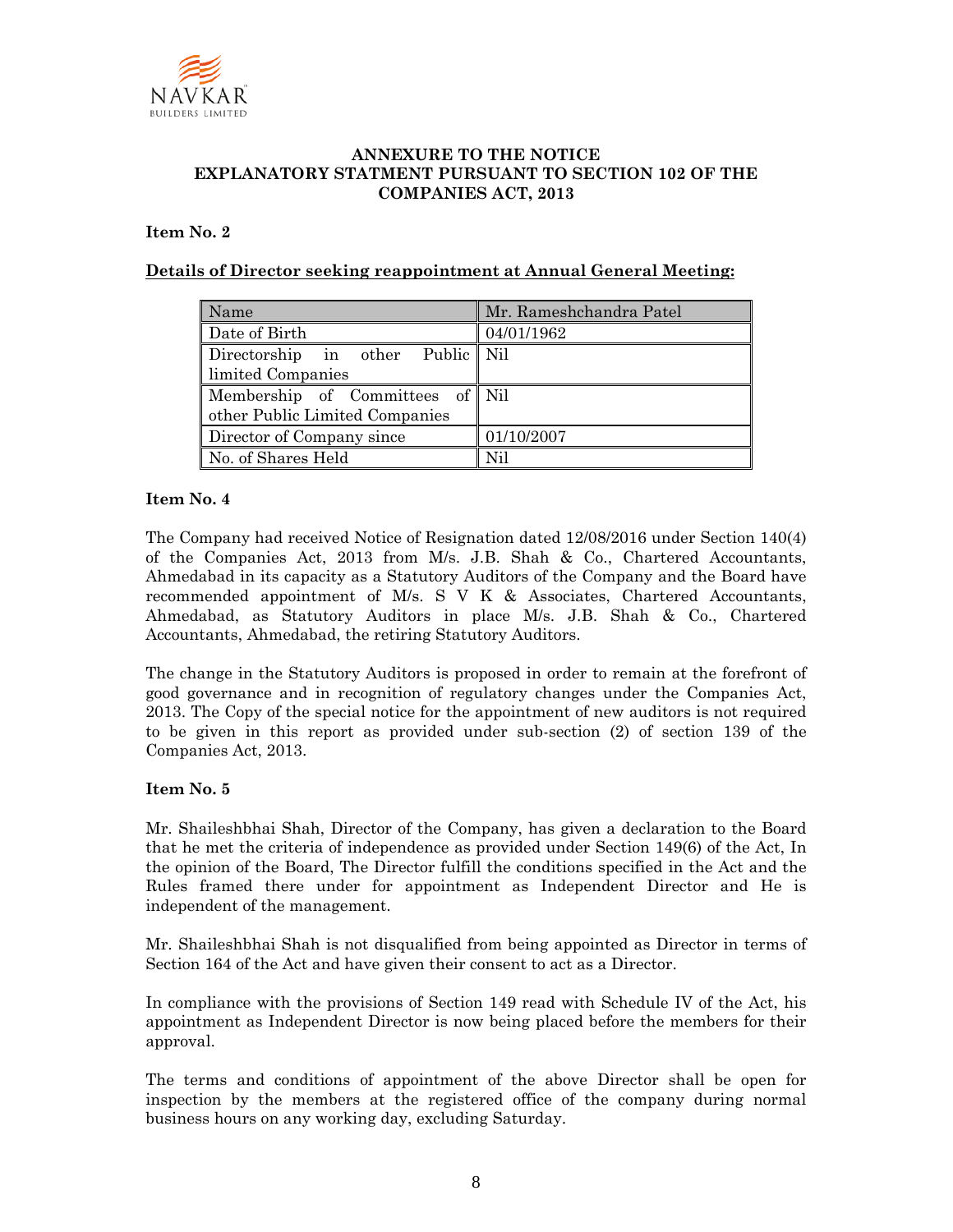

Brief resume and other details of the Independent Director whose appointment is proposed, is provided in the annexure to the Explanatory statement attached herewith.

Mr. Shaileshbhai Shah is deemed to be interested in the resolutions set out respectively at Item No. 5 of the Notice with regard to his respective appointment.

The Board recommends the said resolution for your approval.

Save and except the above, none of the other Director or any key managerial personnel or any relative of any of the Director of the Company or the relative of any of the Director of the Company or the relatives of any key managerial personnel is, in anyway, concerned or interested in the above resolutions.

Profile of the Directors:

| <b>Name</b>                     |                | Mr. Shaileshbhai Shah       |
|---------------------------------|----------------|-----------------------------|
| Date of birth                   |                | 27/05/1962                  |
| Qualification                   |                | B.com (SY)                  |
| <b>Expertise</b>                |                | Accounts and administration |
| Director of the Company         | $\ddot{\cdot}$ | 01/10/2007                  |
| since                           |                |                             |
| Directorship in other public    |                | Nil                         |
| limited companies               |                |                             |
| <b>Membership of Committees</b> |                | Nil                         |
| other public limited<br>of      |                |                             |
| companies                       |                |                             |
| No. of Shares held in the       |                | Nil                         |
| Company                         |                |                             |

#### **Item No. 6**

Mr. Rameshchandra Patel, Director of the Company, has given a declaration to the Board that he met the criteria of independence as provided under Section 149(6) of the Act, In the opinion of the Board, The Director fulfill the conditions specified in the Act and the Rules framed there under for appointment as Independent Director and he is independent of the management.

Mr. Rameshchandra Patel is not disqualified from being appointed as Director in terms of Section 164 of the Act and have given their consent to act as a Director.

In compliance with the provisions of Section 149 read with Schedule IV of the Act, his appointment as Independent Director is now being placed before the members for their approval.

The terms and conditions of appointment of the above Director shall be open for inspection by the members at the registered office of the company during normal business hours on any working day, excluding Saturday.

Brief resume and other details of the Independent Director whose appointment is proposed, is provided in the annexure to the Explanatory statement attached herewith.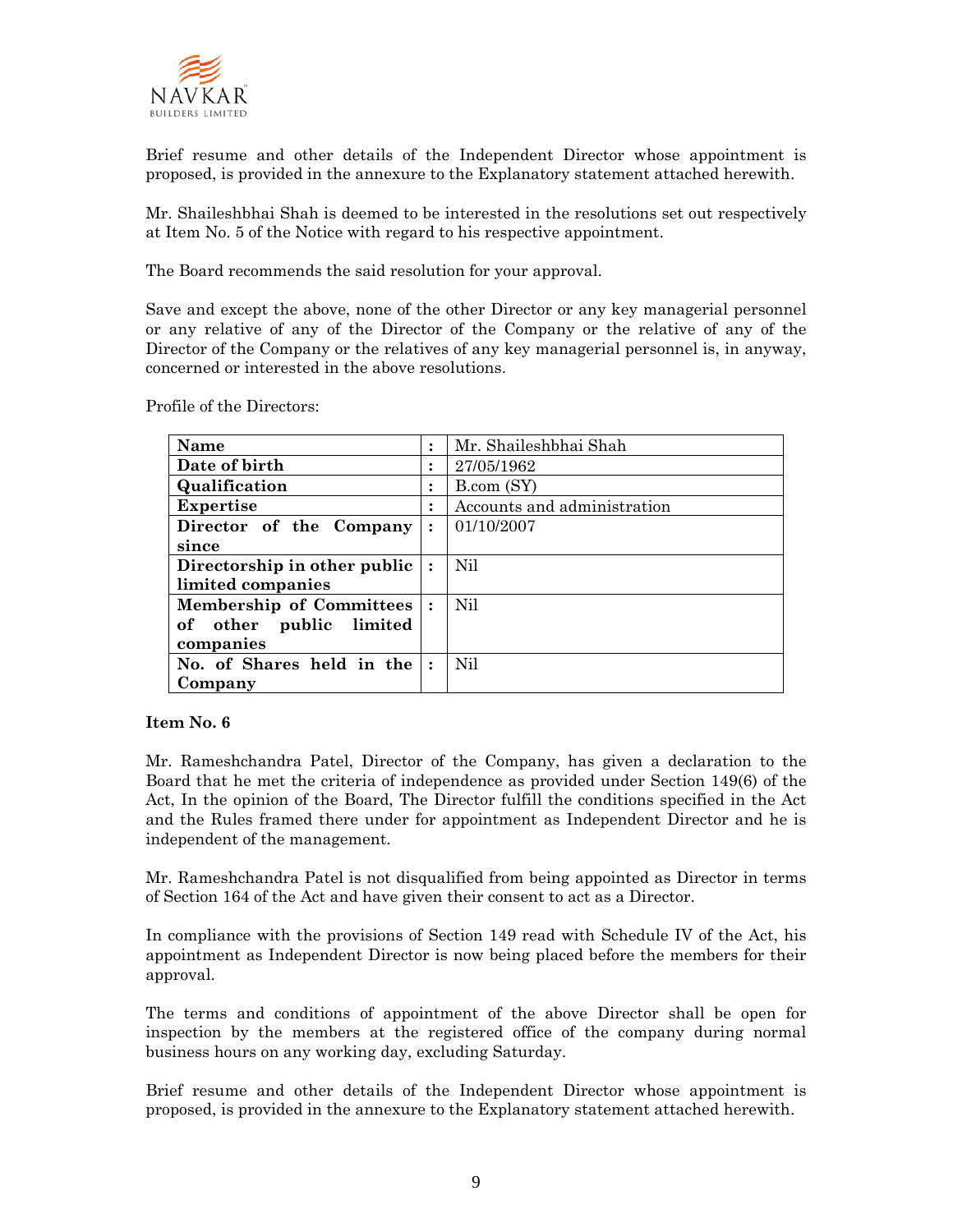

Mr. Rameshchandra Patel is deemed to be interested in the resolutions set out respectively at Item No. 6 of the Notice with regard to his respective appointment.

The Board recommends the said resolution for your approval.

Save and except the above, none of the other Director or any key managerial personnel or any relative of any of the Director of the Company or the relative of any of the Director of the Company or the relatives of any key managerial personnel is, in anyway, concerned or interested in the above resolutions.

|  | Profile of the Directors: |  |
|--|---------------------------|--|
|  |                           |  |

| Name                            |                | Mr. Rameshchandra Patel |
|---------------------------------|----------------|-------------------------|
| Date of birth                   |                | 04/01/1962              |
| Qualification                   |                | B.Com                   |
| <b>Expertise</b>                |                | Administration          |
| Director of the Company         | $\ddot{\cdot}$ | 01/10/2007              |
| since                           |                |                         |
| Directorship in other public    |                | Nil                     |
| limited companies               |                |                         |
| <b>Membership of Committees</b> |                | Nil                     |
| other public limited<br>of      |                |                         |
| companies                       |                |                         |
| No. of Shares held in the       |                | Nil                     |
| Company                         |                |                         |

## **Item No. 7**

Mr. Sunil Bohara, Director of the Company, has given a declaration to the Board that he met the criteria of independence as provided under Section 149(6) of the Act, In the opinion of the Board, The Director fulfill the conditions specified in the Act and the Rules framed there under for appointment as Independent Director and he is independent of the management.

Mr. Sunil Bohara is not disqualified from being appointed as Director in terms of Section 164 of the Act and have given their consent to act as a Director.

In compliance with the provisions of Section 149 read with Schedule IV of the Act, his appointment as Independent Director is now being placed before the members for their approval.

The terms and conditions of appointment of the above Director shall be open for inspection by the members at the registered office of the company during normal business hours on any working day, excluding Saturday.

Brief resume and other details of the Independent Director whose appointment is proposed, is provided in the annexure to the Explanatory statement attached herewith.

Mr. Sunil Bohara is deemed to be interested in the resolutions set out respectively at Item No. 7 of the Notice with regard to his respective appointment.

The Board recommends the said resolution for your approval.